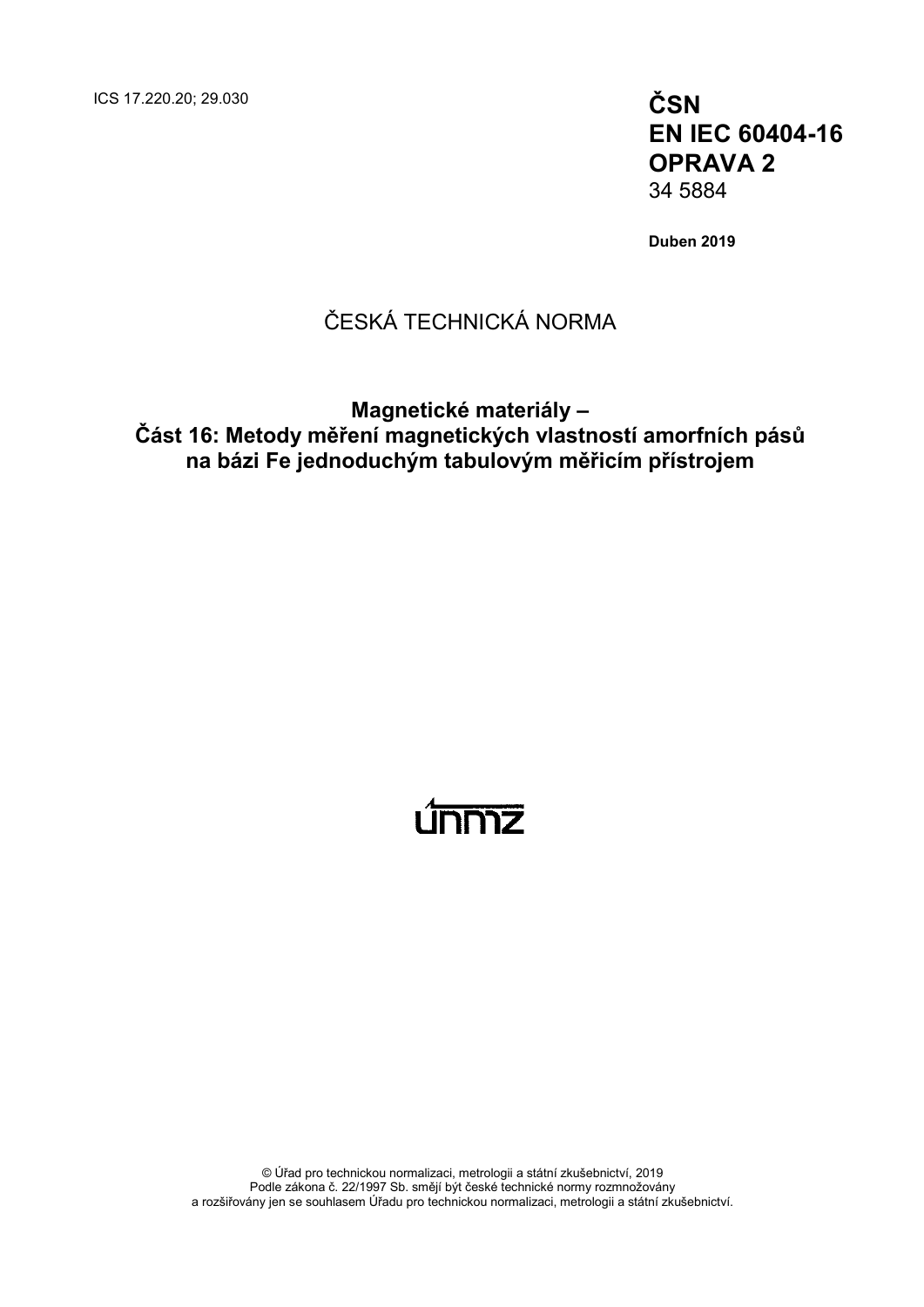ČSN EN IEC 60404-16/Opr. 2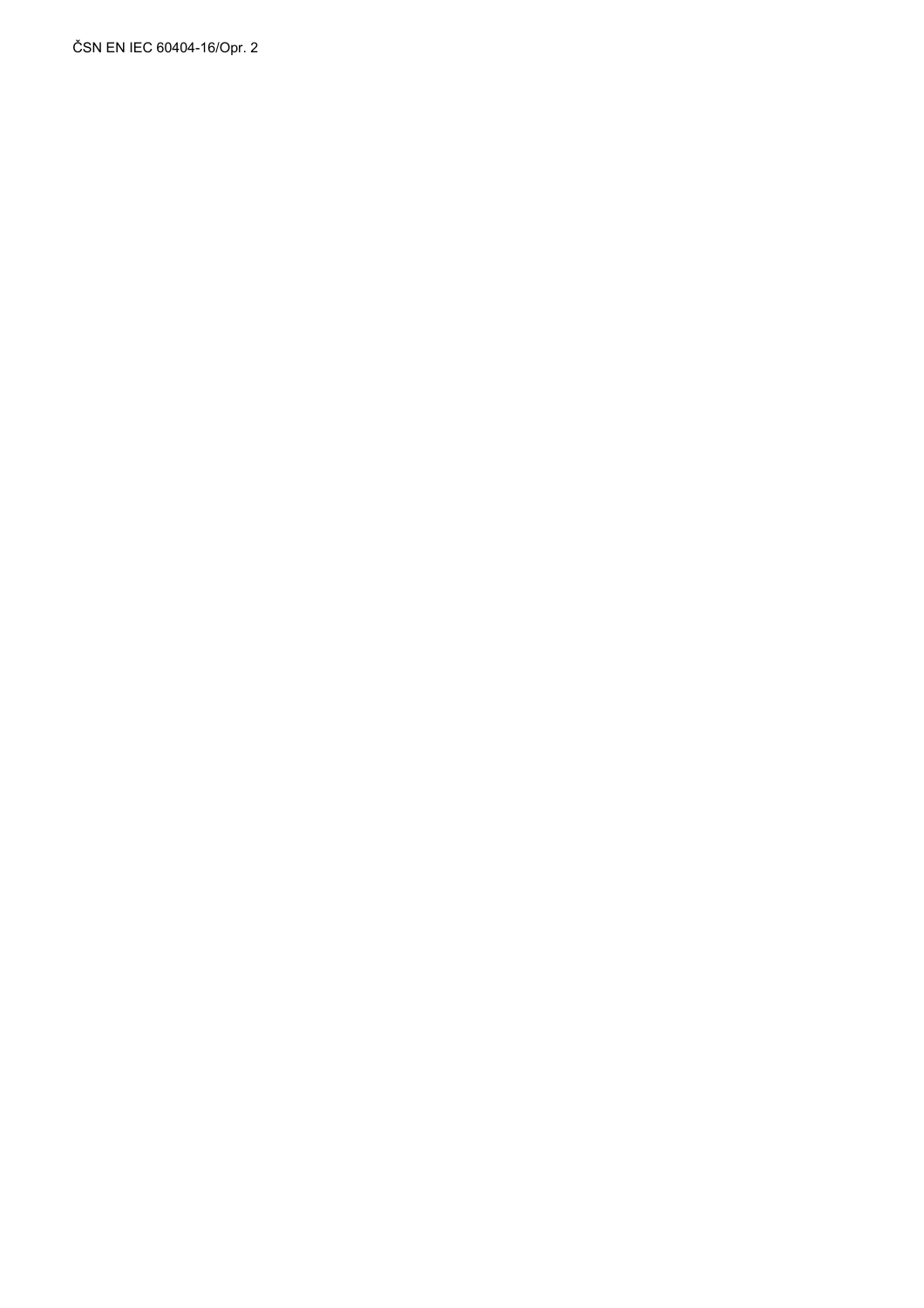# EUROPEAN STANDARD NORME EUROPÉENNE EUROPÄISCHE NORM

## **EN IEC 60404- 16:2018/AC:2018-12**

December 2018

ICS 17.220.20; 29.030

English Version

### Magnetic materials - Part 16: Methods of measurement of the magnetic properties of Fe-based amorphous strip by means of a single sheet tester (IEC 60404-16:2018/COR1:2018)

Matériaux magnétiques - Partie 16: Méthodes de mesure des propriétés magnétiques des bandes en alliage amorphe à base de fer à l'aide de l'essai sur tôle unique (IEC 60404-16:2018/COR1:2018)

 Magnetische Werkstoffe - Teil 16 : Verfahren zur Messung der magnetischen Eigenschaften von eisenbasiertem, amorphem Band unter Verwendung eines Tafelmessgerätes (IEC 60404-16:2018/COR1:2018)

This corrigendum becomes effective on 21 December 2018 for incorporation in the English language version of the EN.



European Committee for Electrotechnical Standardization Comité Européen de Normalisation Electrotechnique Europäisches Komitee für Elektrotechnische Normung

**CEN-CENELEC Management Centre: Rue de la Science 23, B-1040 Brussels** 

© 2018 CENELEC All rights of exploitation in any form and by any means reserved worldwide for CENELEC Members.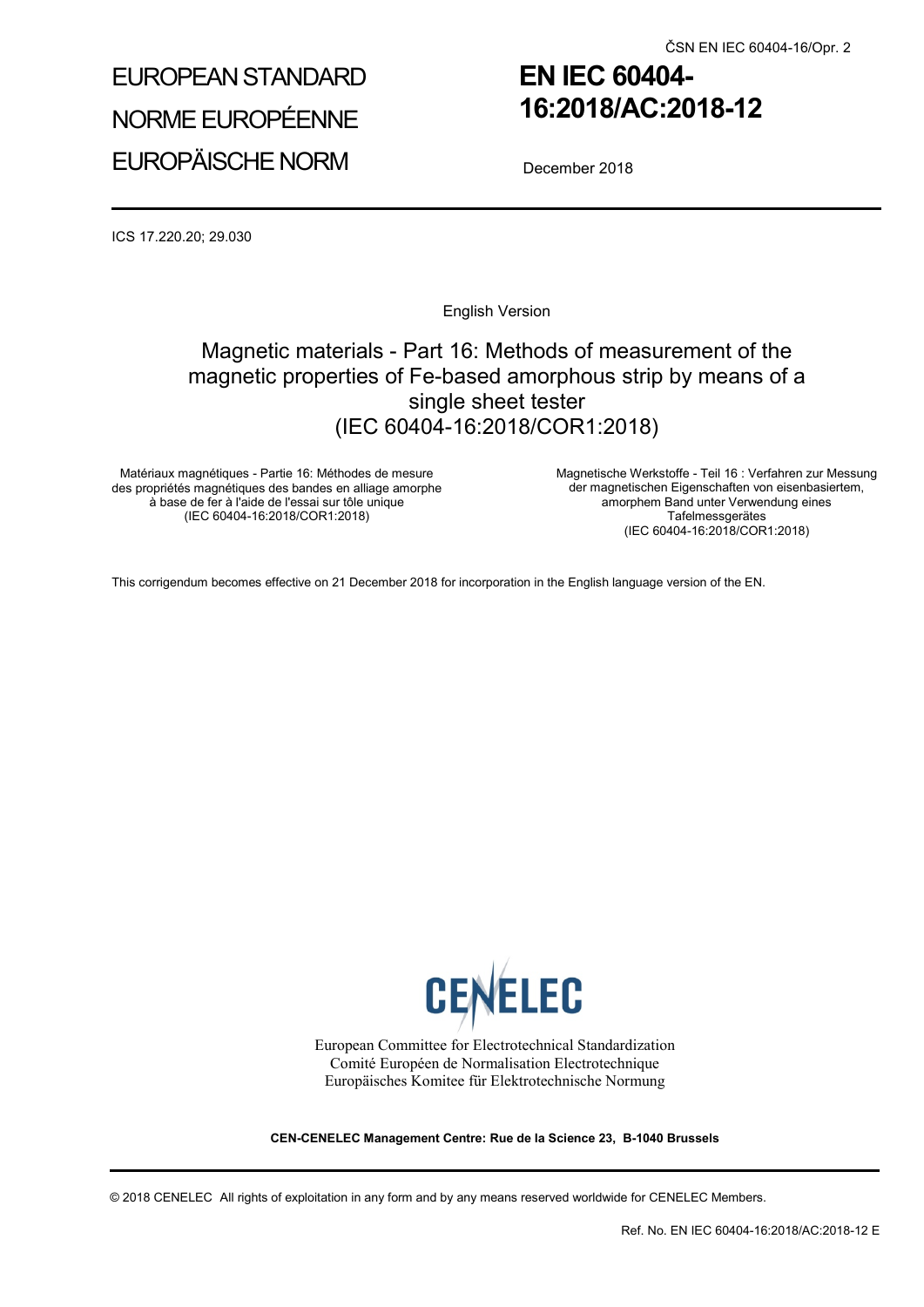EN IEC 60404-16:2018/AC:2018-12

ČSN EN IEC 60404-16/Opr. 2

#### **Endorsement notice**

The text of the corrigendum IEC 60404-16:2018/COR1:2018 was approved by CENELEC as EN IEC 60404-16:2018/AC:2018-12 without any modification.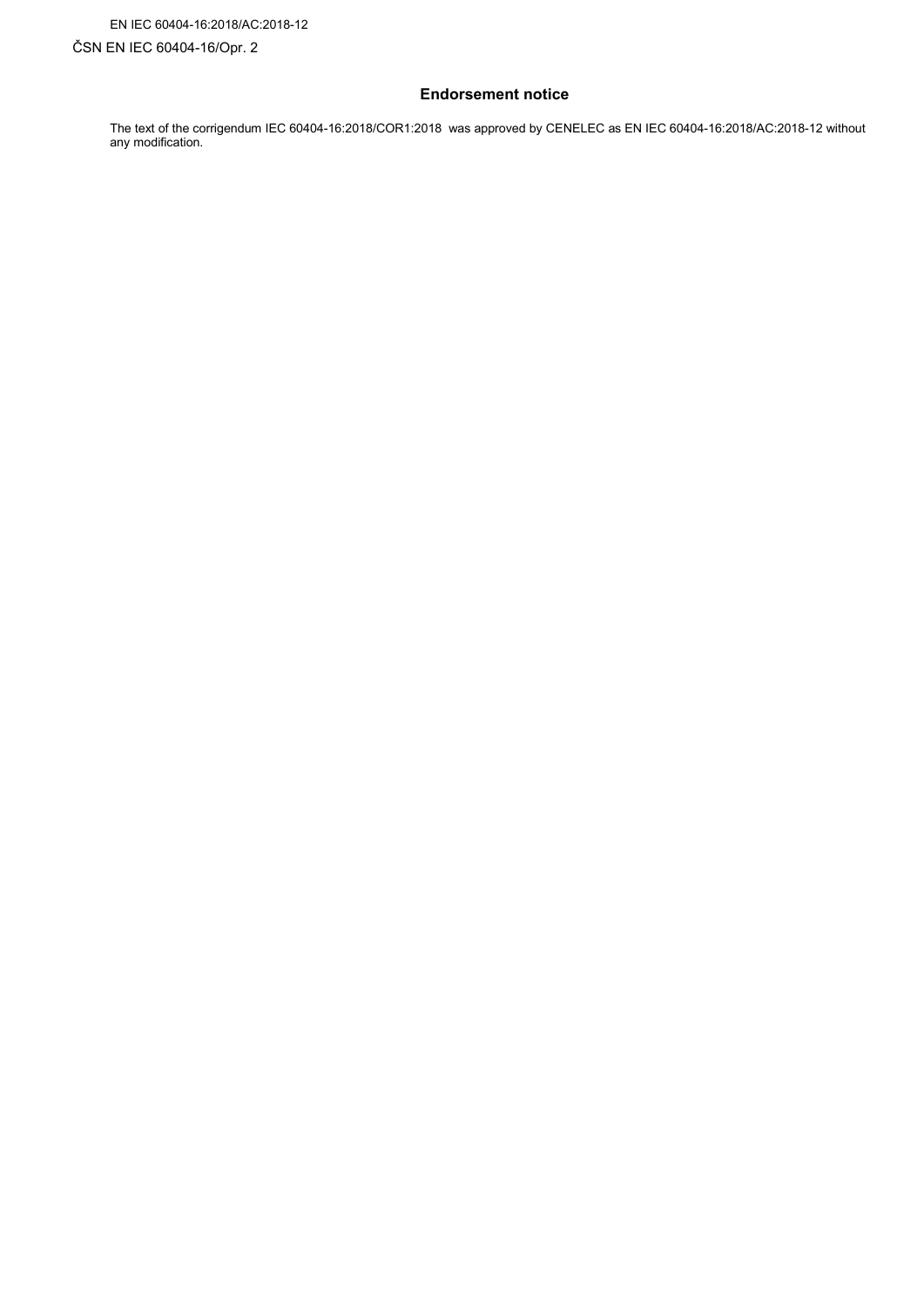IEC 60404-16:2018/COR1:2018 – 1 – © IEC 2018

### INTERNATIONAL ELECTROTECHNICAL COMMISSION COMMISSION ÉLECTROTECHNIQUE INTERNATIONALE

\_\_\_\_\_\_\_\_\_\_\_\_

**IEC 60404-16 Edition 1.0 2018-03**

**MAGNETIC MATERIALS –** 

**Part 16: Methods of measurement of the magnetic properties of Fe-based amorphous strip by means of a single sheet tester**

**IEC 60404-16 Édition 1.0 2018-03**

**MATÉRIAUX MAGNÉTIQUES –** 

**Partie 16: Méthodes de mesure des propriétés magnétiques des bandes en alliage amorphe à base de fer à l'aide de l'essai sur tôle unique**

#### **CORRIGENDUM 1**

Corrections to the French version appear after the English text.

Les corrections portant sur la version française figurent après le texte anglais.

*Replace Formula (2) with the following new formula:*

$$
J(t) = \frac{1}{N_2 A} \left\{ \int_0^t U_2(\tau) d\tau - \frac{1}{T} \int_0^T \left( \int_0^t U_2(\tau) d\tau \right) dt \right\}
$$
 (2)

*Add, after Formula (2), at the end of the paragraph beginning with "*where*", the following line:*

*τ* is an auxiliary time variable.

*Replace Formula (3) with the following new formula:*

$$
H(t) = \frac{1}{\mu_0 \left( N_{\rm H} A_{\rm H} \right)} \left\{ \int_0^t U_{\rm H}(\tau) d\tau - \frac{1}{T} \int_0^T \left( \int_0^t U_{\rm H}(\tau) d\tau \right) dt \right\}
$$
(3)

*Add, after Formula (3), at the end of the paragraph beginning with "*where*", the following line:*

*τ* is an auxiliary time variable.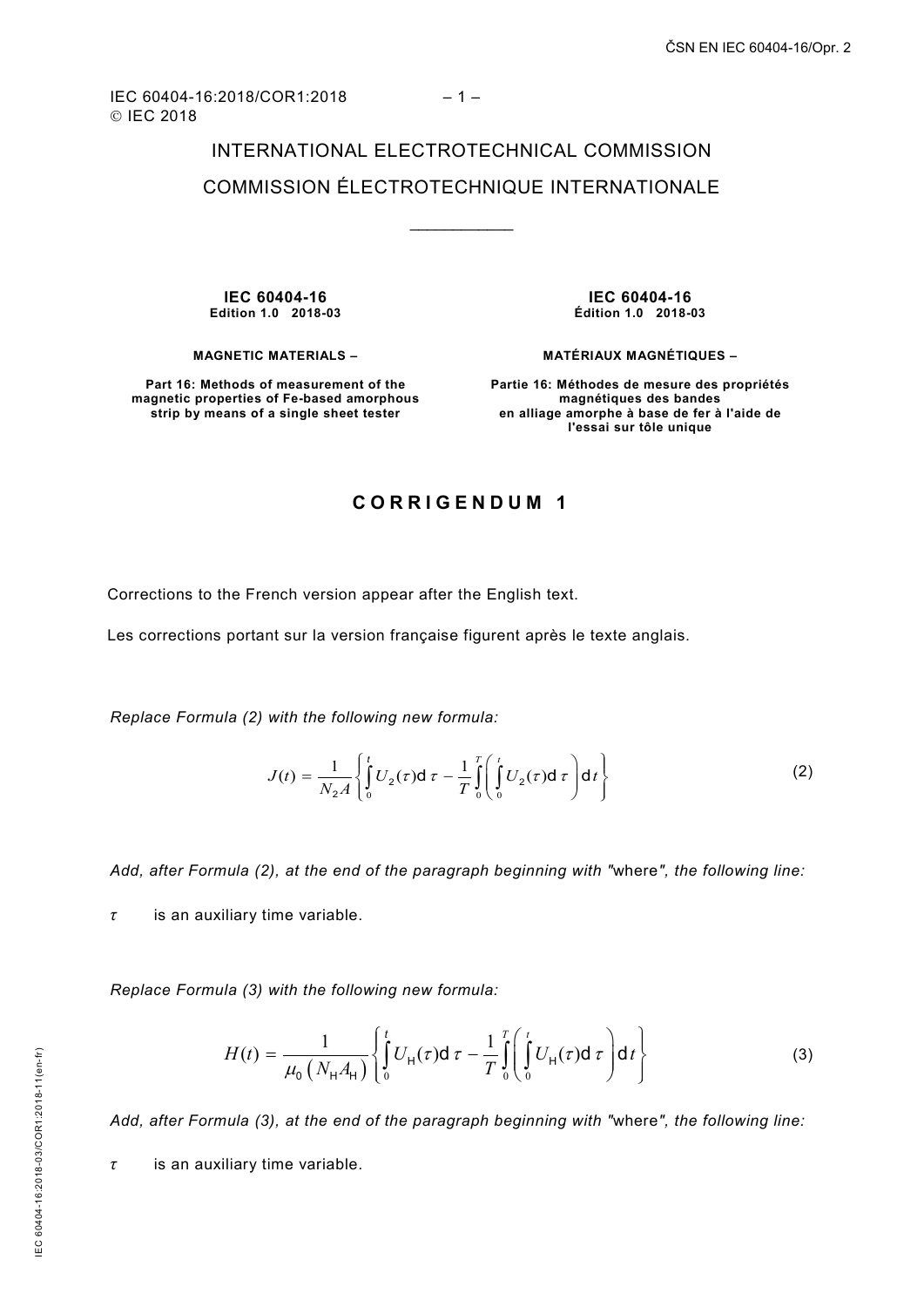*Replace Formula (B.4) and the existing line of text below it with the following two new formulas and the new text between them:*

$$
h_j = h'_j - \frac{1}{n} \sum_{k=0}^{n-1} h'_k
$$
 (B.4)

The second term of Formula (B.4) is the average over the length of a period which compensates for the integration constant. The signal *h*'*<sup>j</sup>* is the result of the integration of the digitalized voltage measured at the H-coil which includes the integration constant and is to be calculated as follows:

$$
h'_{j} = \frac{1}{\mu_{0} f_{s} (N_{H} A_{H})} \sum_{k=0}^{j} u_{Hk}
$$
 (B.4A)

*Replace Formula (B.5) and the line text before it with the following new line text and new formula:*

The magnetic polarization *J(t)* can be calculated by using

$$
J(t) = \frac{1}{N_2 A} \left\{ \int_0^t U_2(\tau) d\tau - \frac{1}{T} \int_0^T \left( \int_0^t U_2(\tau) d\tau \right) dt \right\}
$$
(B.5)

A*dd the following text after the new Formula (B.5):*

where

*τ* is an auxiliary time variable.